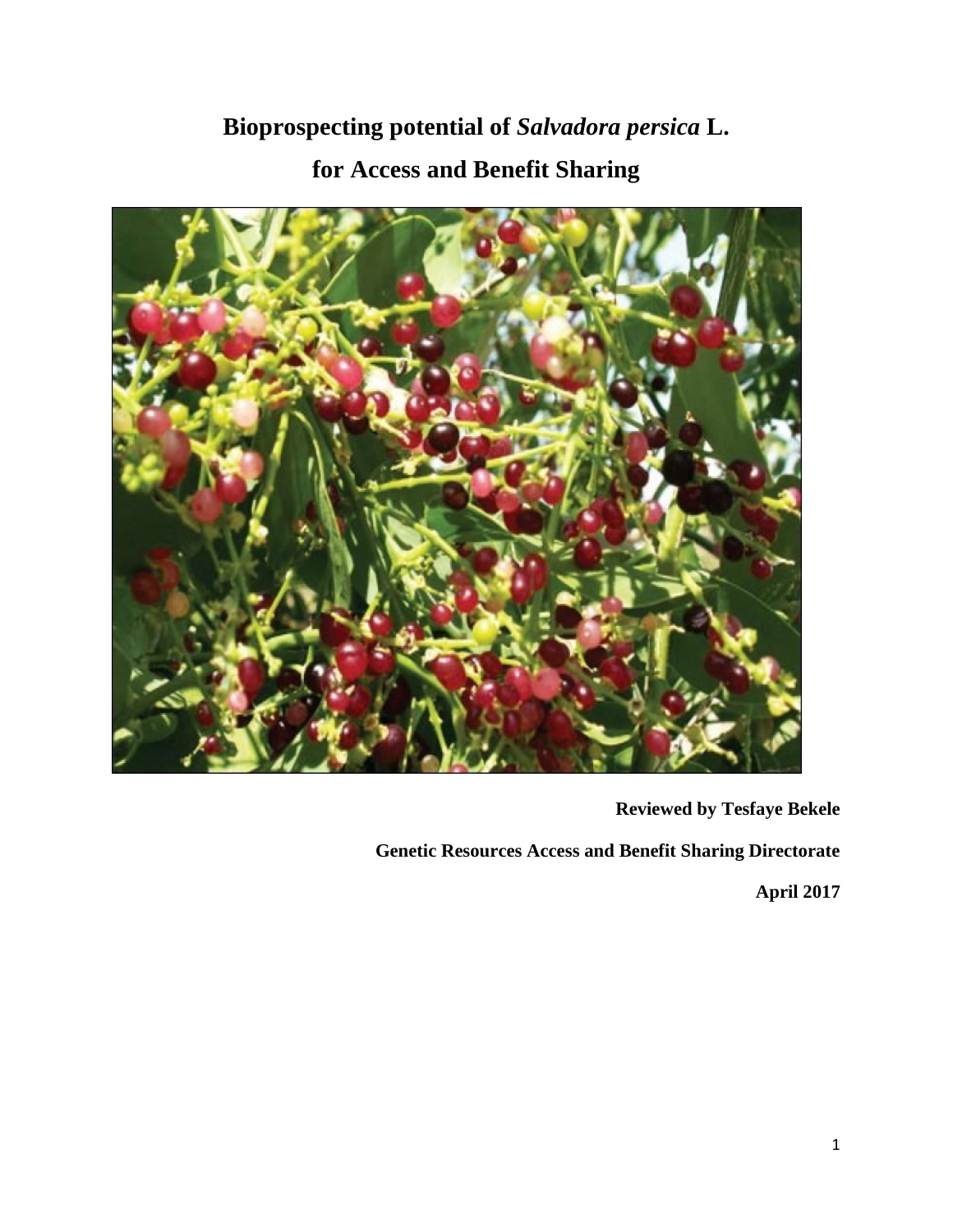#### **1. Introduction**

Ethiopia is lucky to be gifted with rich biodiversity and traditional knowledge that could pioneer successful bioprospecting. However, like any other developing countries, Ethiopia lacks technical expertise and monetary resources to explore them significantly. The only option for Ethiopia is to collaborate with the developed nations or domestic investors and interested pharmaceutical, cosmetics and other companies alike and jointly explore them strategically and wisely. In doing so, the model of cooperation should be such that it builds the science infrastructure within, preserve and protect the local traditional medicinal and other knowledge reducing the brain drain, and equally share the outcome of the joint projects.

The Ethiopian Biodiversity Institute (EBI) is the nationwide capable authority through ABS directorate playing the practical role of the Nagoya protocol on Access and Benefit sharing of genetic resources and associated traditional knowledge. Ethiopia has the officially permitted outline for the implementation of the ABS. The laws concerning the National Access and Benefit Sharing framework is the Proclamation on Access to genetic Resources and Community Knowledge and Community Rights (Proclamation No 482/2006 and Regulation 169/2009). Based on these frameworks, the country has been implementing the access and benefit sharing objective of the CBD. The Proclamation includes a range of issues such as ownership, user rights, and conditions for access, benefit sharing, types of benefits, powers and responsibilities among the others.

Therefore, the objective of this manuscript is to encourage any bioprospecting company or an individual interested to work on the genetic resource, *Salvadora persica* L.*,* for biological, pharmacological and industrial activities.

#### **2. Botanic description of the plant**

*Salvadora persica* L. is an evergreen shrub. It is also by the common names in Amharic: 'Adee' or 'Yeharar Mefakiya'. It is a popular teeth cleaning stick throughout the Arabian Peninsula, as well as the wider Muslim world (Wikipedia, 2016).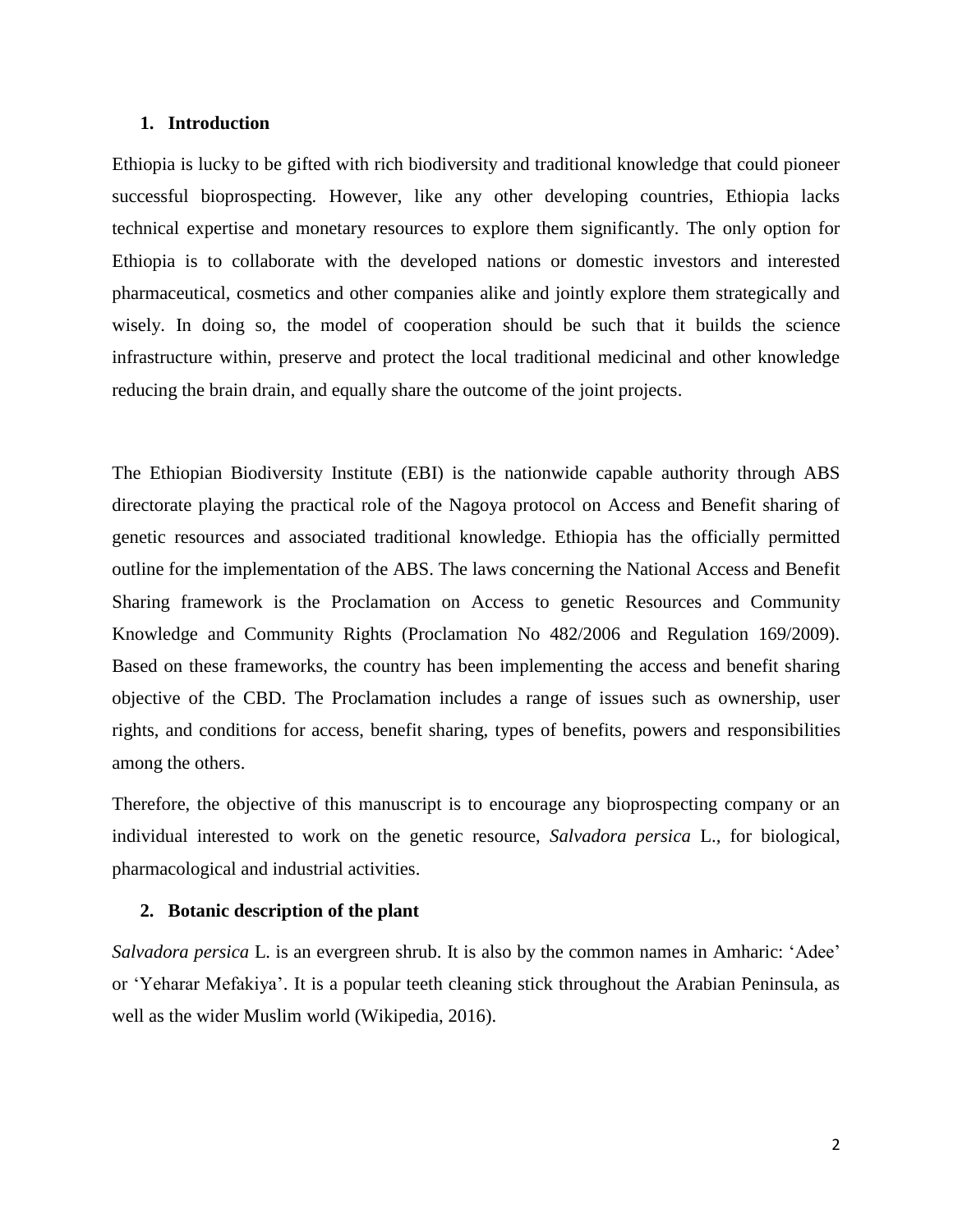The plant grows to a height of 4-6 m tall with a short trunk, white bark and smooth green leaves. Its main trunk is erect or trailing with profusely branched, wide crown of crooked, straggling and drooping branches; young branches are green in color; bark slightly rough, grayish-brown on main stem, paler elsewhere. Leaves are oblong-elliptic to almost circular, 3 x 7 cm, light to dark green, rather fleshy, sometimes with wart like glandular dots and dense, rather loose hairs; apex broadly tapering to rounded, sharp tipped; base broadly tapering; margin entire; petiole up to 10 mm long; leaves in opposite pairs. Flowers are greenish to yellowish, very small, in loose, slender-branched axillary or terminal panicles, up to 10 cm long. Fruits are spherical, fleshy, 5- 10 mm in diameter, pink to scarlet when mature, and single seeded. Seeds turn from pink to purple-red and are semi-transparent when mature (Orwa *et al*., 2009).

#### **3. Habitat**

*Salvadora persica* is widespread, notably in thorn shrubs, desert floodplains, river and stream bank vegetation, and grassy savannahs. It prefers areas where groundwater is readily available, by riverbanks, on perimeters of waterholes, in seasonally wet sites, and along drainage lines in arid zones. It is also found in valleys, on dunes and on termite mounds. The tree is able to tolerate a very dry environment with mean annual rainfall of less than 200 mm. It is highly salt tolerant, it can grow on coastal regions and inland saline soils (Orwa *et al*., 2009).

### **4. Distribution**

*Salvadora persica* is distributed in most part of Ethiopia: Dry and Moist Kolla agro-climatic zones of Afar plains, Shewa, Hararge, Borena, SNNPR, Gamo Gofa, and Kaffa, growing with altitudinal ranges of 0–1,350 m. It is found associated with Acacia-Commiphora woodland especially with Capparidaceae. It is found near spring and desert flood plains mostly on saline, sandy or loamy soils (Azene Bekele, 2007).

#### **5. Chemical composition of** *Salvadora persica*

The chemical constituents of *Salvadora persica* are flavonoids, salvadorine, cyanogenic glycosides, lignans, saponins, alkaloids, tannins, linoleic acid, steraric acid, salvadourea, vitamin C, silica and different salts (Ahmad and Rajagopal, 2013). The seed contains oil known as "Kinknail oil". Nutritionally, the seed contains fat (45-48%), albuminoids (18-94%), carbohydrates (23-48%), fibre (5-80%), and ash (3.50%) (Mathur Sujata 2015).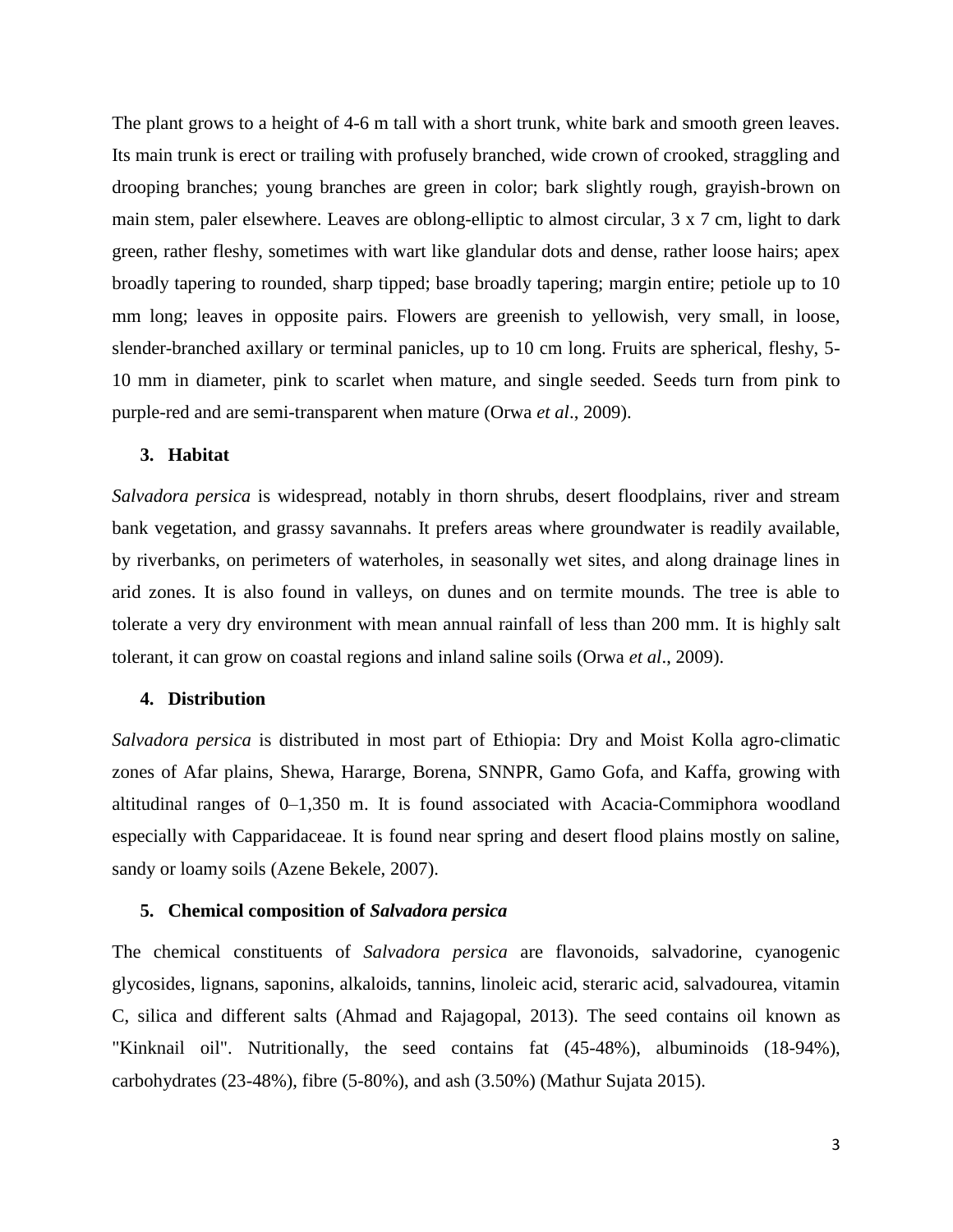## **6. Significance in Biological, Pharmacological and Industrial activities**

# **6.1. Medicinal property**

*Salvadora persica* L. has great medicinal potential. Almost all the parts of the tree are used for curing human ailments. The plant possesses aphrodisiac, alexiteric, analgesic, anti-inflammatory, anti-pyretic, astringent, and diuretic and bitter stomachic activities. It has great medicinal use in the treatment of nose troubles, piles, scabies, leucoderma, scurvy, gonorrhea, boils and toothache. It is used for treating hookworm infection, venereal diseases, rheumatism; relieving cough and asthma; lowering cholesterol plasma levels. It is used as a laxative. The seed oil is useful for the treatment of some skin diseases and joint pains (Ahmad and Rajagopal, 2013).

## **6.1.1. Anti-microbial activity**

*Salvadora persica* L. is known to exhibit significant antimicrobial (antibiotic and antiseptic) activity against both aerobic as well as anaerobic bacteria of teeth with inflamed gums and necrotic pulps (Ahmad and Rajagopal, 2013).

*Salvadora persica* possesses anti-fungal properties. The diluted acetone extract of dry *Salvadora persica* stems is reported to show the highest inhibitory activity against *Candida albicans, Candida glabrata*, and *Candida parapsilosis* strains. The dried *S. persica* is reported to have a greater anti-fungal activity against several *Candida strains* (both oral isolates and reference strains) than the fresh plant (Noumi *et al.,* 2010).

# **6.1.2. Anticariogenic property**

*Salvadora persica* is one of the most commonly used medicinal plants for oral hygiene among global Muslim community. Toothbrushes prepared from the roots and small branches of *Salvadora persica* are highly useful for cleaning teeth and maintaining dental health.

*Salvadora persica* possesses anti-plaque properties. It is reported to have potent activity for dental complaints. The roots and twigs of this tree have been used for teeth cleaning since ancient times. Fresh *S. persica* impregnated in 0.1% sodium fluoride (NaF) or a maximum of 0.5% NaF was used for a day for the prevention of dental caries. Baeshen *et al*. (2011) reported that the remineralizing effect of fluoridated chewing sticks on white spot lesions in post orthodontic patients.

# **6.1.3. Anti-malarial activity**

*Salvadora persica* root possesses anti-plasmodial activity, and is used as part of remedies to treat malaria (Tesfaye Seifu, 2004).